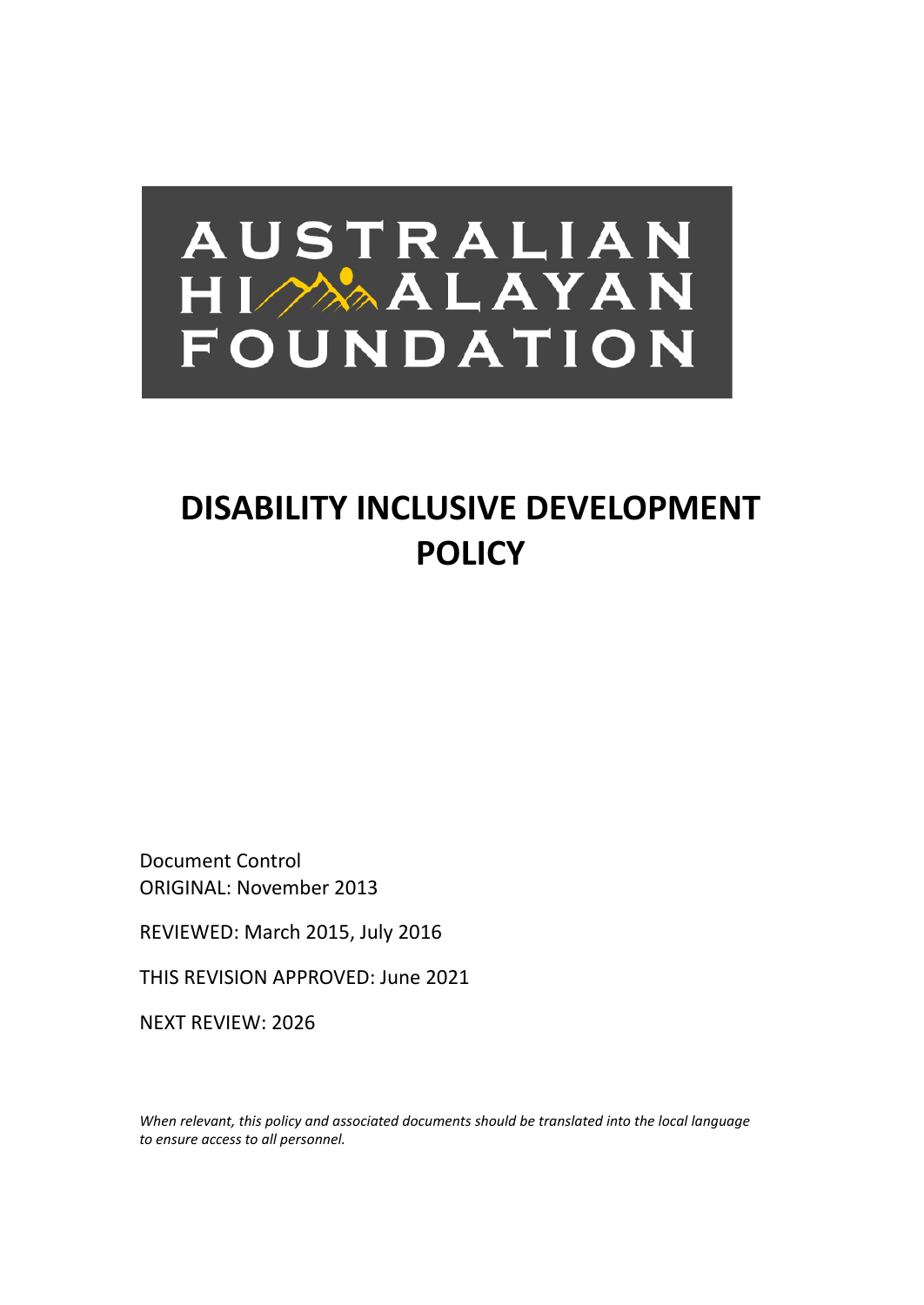

## **1. INTRODUCTION**

Persons with disabilities are the world's largest minority representing 15% of the population<sup>1</sup>. The number of persons with disabilities is dramatically increasing, due to demographic trends and increases in chronic health conditions, among other causes. Almost everyone is likely to experience some form of disability  $-$  temporary or permanent  $-$  at some point in their life. Persons with disabilities include those who have long-term physical, mental, intellectual or sensory impairments which in interaction with various barriers may hinder their full and effective participation in society on an equal basis with others<sup>2</sup>. Disability is extremely diverse. Due to stigma, poor accessibility and discrimination, persons with disabilities are frequently excluded from society, education, employment and development programs. Not only do persons with disabilities experience a disproportionately high level of poverty; being poor increases their chances of having a disability and reduces their access to vital services. This cycle of disability and poverty for persons with disabilities, their families and communities can be very hard to break. <sup>3</sup> A lack of government and community support for persons with disabilities imposes additional burdens on families exacerbating existing poverty. Women with disability are also more likely to be victims of discrimination and sexual violence, pushing back progress on gender equality.

India adopted the Rights of Persons with Disabilities Act in 2016 and Nepal the Disability Rights Act in 2017. Bhutan however is one of only 10 countries in the world whose Parliament is yet to ratify the United Nations Convention on the Rights of Persons with Disabilities (CRPD). Whilst ratification and legislation at the national level is important, how persons with disabilities are included and treated at all levels is just as key. In all countries where AHF works, disability inclusion is not effectively mainstreamed and is often overlooked; few people with disabilities know their rights, and deeply rooted stereotypes towards persons with disabilities still exist.

AHF recognises persons with disabilities as central actors in their lives, and upholds their rights to participate and contribute to society, to enjoy social and economic well-being, to make decisions that affect their lives. Human rights are inalienable rights for all human beings and AHF is committed to ensuring that persons with disabilities can access their rights.

AHF endorses the United Nations CRPD as the standard for disability inclusion. The purpose of the CRPD is to:

*'…promote, protect and ensure the full and equal enjoyment of all human rights and fundamental freedoms of all persons with disabilities, and to promote respect for their inherent dignity'.*

This policy is to be read in conjunction with:

AHF Child Safeguarding Policy

<sup>&</sup>lt;sup>1</sup> Guidance for the Development of a Disability Inclusion Policy, ACFID, 2021

<sup>3</sup> <sup>2</sup> United Nations Convention on the Rights of Persons with Disabilities

[https://www.addc.org.au/home/disability-development/disability-and-poverty-cycle/#:~:text=Not%20only%2](https://www.addc.org.au/home/disability-development/disability-and-poverty-cycle/#:~:text=Not%20only%20do%20people%20with,be%20very%20hard%20to%20break) [0do%20people%20with,be%20very%20hard%20to%20break.](https://www.addc.org.au/home/disability-development/disability-and-poverty-cycle/#:~:text=Not%20only%20do%20people%20with,be%20very%20hard%20to%20break)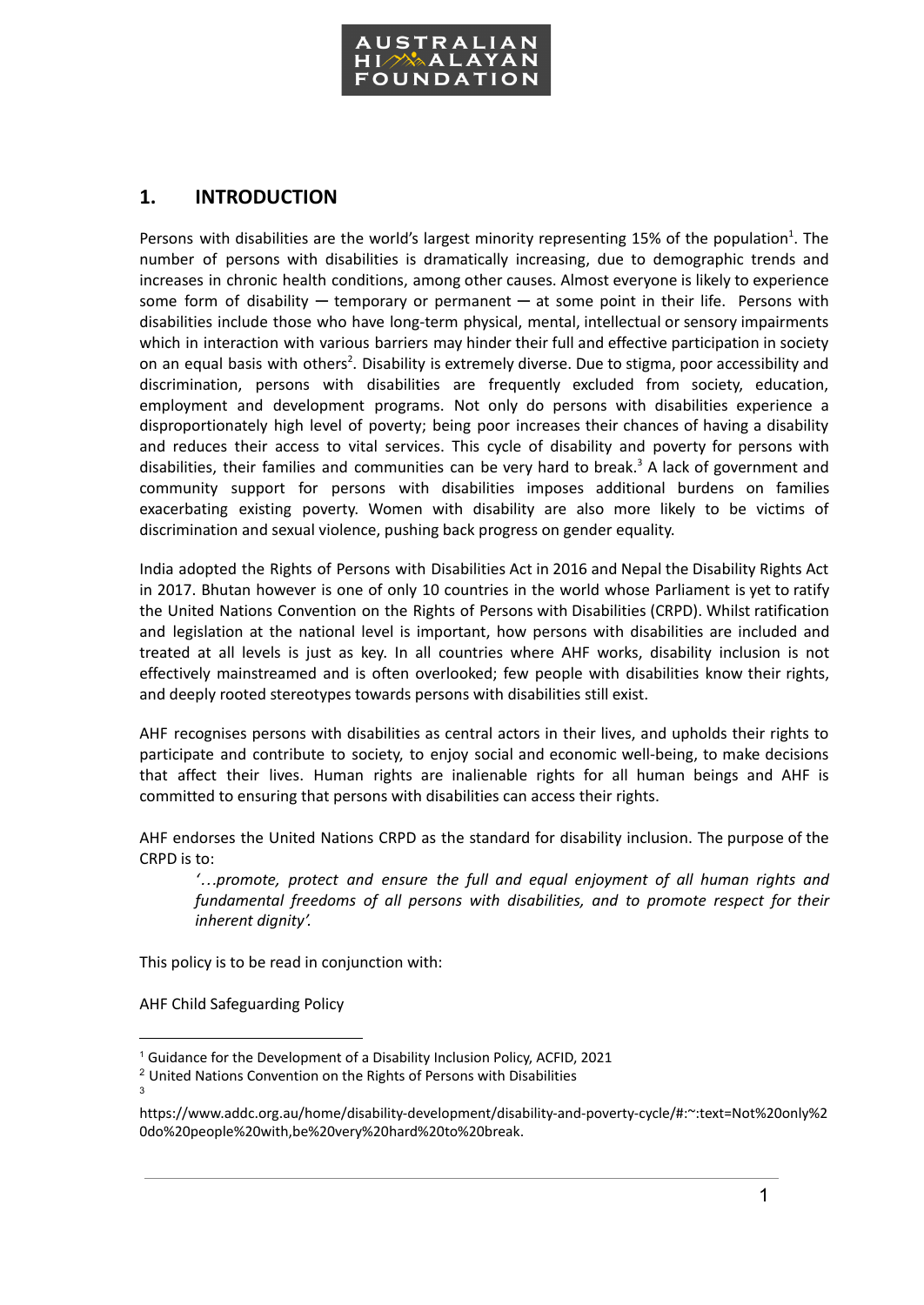

AHF Prevention of Sexual Exploitation and Abuse Policy

AHF Employee Handbook (Equal Employment Opportunity Policy; Discrimination, harassment and bullying policy)

AHF Communications Policy

## **2. PURPOSE**

As an agency involved in international development, AHF is committed to ensure equality of rights and opportunities for persons with disabilities in its organisation and work.

This Disability Inclusive Development (DID) Policy reflects AHF's commitment to:

- integrating disability-sensitive measures into the design, implementation, monitoring and evaluation of AHF policies and programs;
- providing disability-specific initiatives to support the empowerment of persons with disabilities where possible.

## **3. SCOPE**

This Policy applies to all AHF personnel including Directors, employees, volunteers, consultants and other representatives, as well as in-country partners. As AHF does not directly implement programs, working instead through local implementing partners, the Foundation will work closely with partners to operationalise the principles outlined in this policy.

## **4. PRINCIPLES**

- **● Participation:** AHF will follow the principle of "Nothing About Us, Without Us". AHF will consult and involve persons with disabilities, including children with disabilities, and/or their representative organisations in decisions about their lives, in the development and implementation of the programs that we deliver, and in our other activities and internal working practices. We will consider other factors that can compound discrimination or exclusion, such as gender, age, ethnicity, caste, sexual orientation, whether the impairment was acquired at birth or later in life, education and social status.
- **● Awareness:** AHF will raise awareness and knowledge to all personnel, partners and other stakeholders for the rights and dignity of persons with disabilities. We will work to combat stereotypes, prejudices, and harmful practices; and promote awareness of the capabilities and contributions of persons with disabilities, in the workplace, labour market, and society (CRPD, Article 8). We recognise that persons with disabilities have different lived experiences and comprise different identities, and that they want to be active participants and contributors within their communities.
- **Respect:** AHF will promote respect for difference and acceptance of persons with disabilities as part of human diversity and humanity, as well as respect for inherent dignity,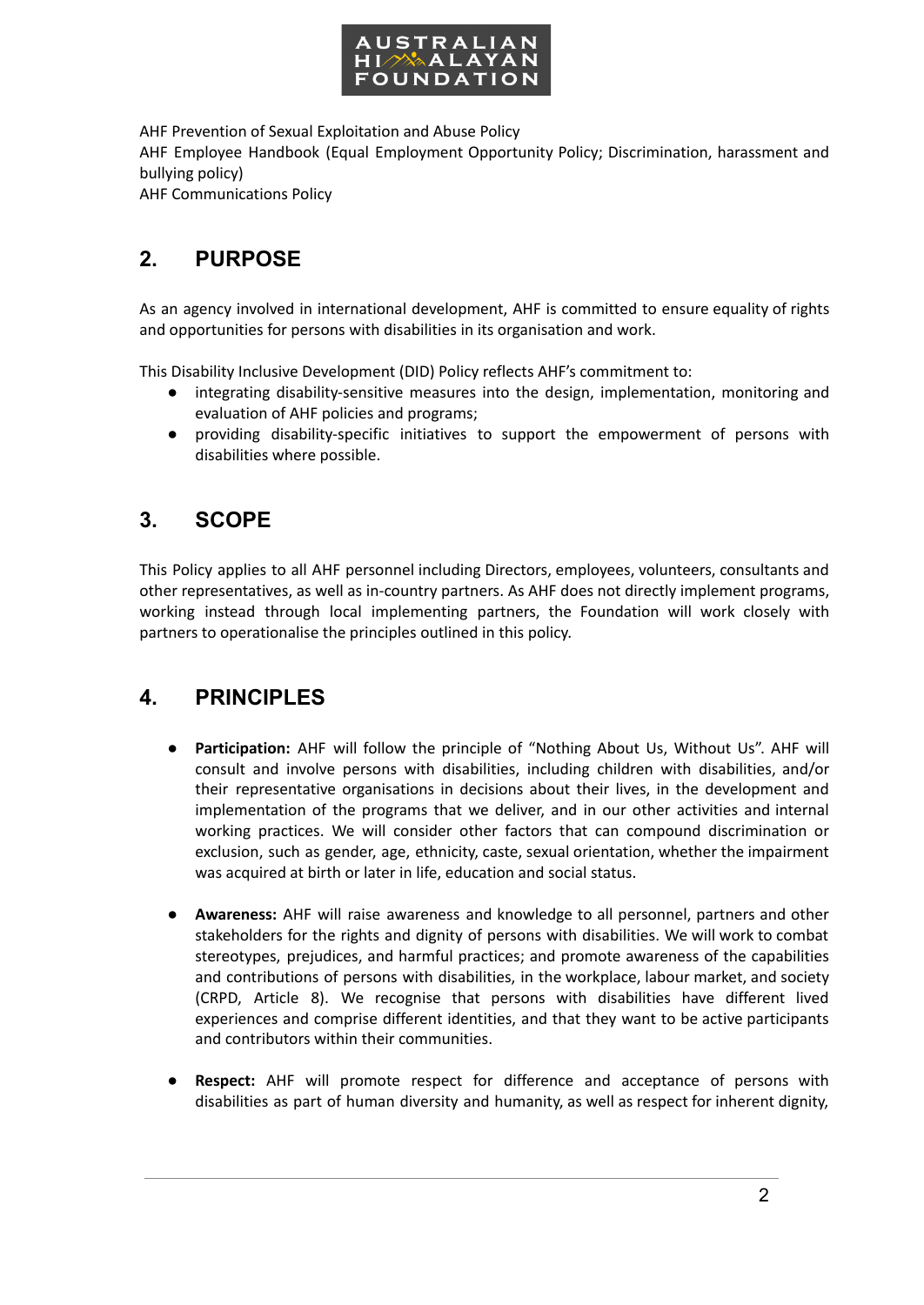

individual autonomy including the freedom to make one's own choices, and independence of persons.

- **Inclusion:** AHF will identify, challenge and remove barriers to access to, participation of and contributions by persons with disabilities in all AHF operations and ensure they equally benefit from them.
- **● Comprehensive accessibility 4 :** AHF will take appropriate measures to ensure persons with disabilities have access, on an equal basis with others, to the physical environment, to transportation, to information and communications, and to other facilities and services open or provided to the public, both in urban and in rural areas (CRPD, Article 9).
- **Universal Design:** AHF will promote the design of products, environments, programs and services to be usable by all people, to the greatest extent possible, without the need for adaptation or specialised design. 5
- **● Reasonable accommodation:** AHF will make necessary and appropriate modifications and adjustments to ensure persons with disabilities can exercise on an equal basis with others of all human rights and fundamental freedoms (CRPD, Article 2).

## **5. GUIDELINES**

## **5.1 Organisation-wide**

AHF will promote inclusion of people with disabilities in the Foundation's work :

- **Governance**: by encouraging and fostering a culture of diversity and inclusion in every aspect of AHF's work and organisationally, including promoting representation of persons with disabilities in governance and leadership;
- **Human Resources**: *refer to Clause 5.2 below and the AHF Employee Handbook;*
- *●* **Partner and Program Management:** *refer to Clause 5.3 below and the AHF International Program Manual;*
- **Engagement Activities**: *refer to Clause 5.4 below and the AHF Communications Policy.*

AHF will assess its organisational disability inclusive practices periodically, including its partner's practices.

## **5.2. Human Resources**

## *5.2.1 Recruitment*

AHF will provide equal employment and volunteer opportunities through:

<sup>5</sup> This does not exclude assistive devices for particular groups of persons with disabilities where this is needed. <sup>4</sup> Note: accessibility is not only about physical access. Persons with disabilities have different access requirements, for example, for the deaf, or for persons with sight impairments and other impairments.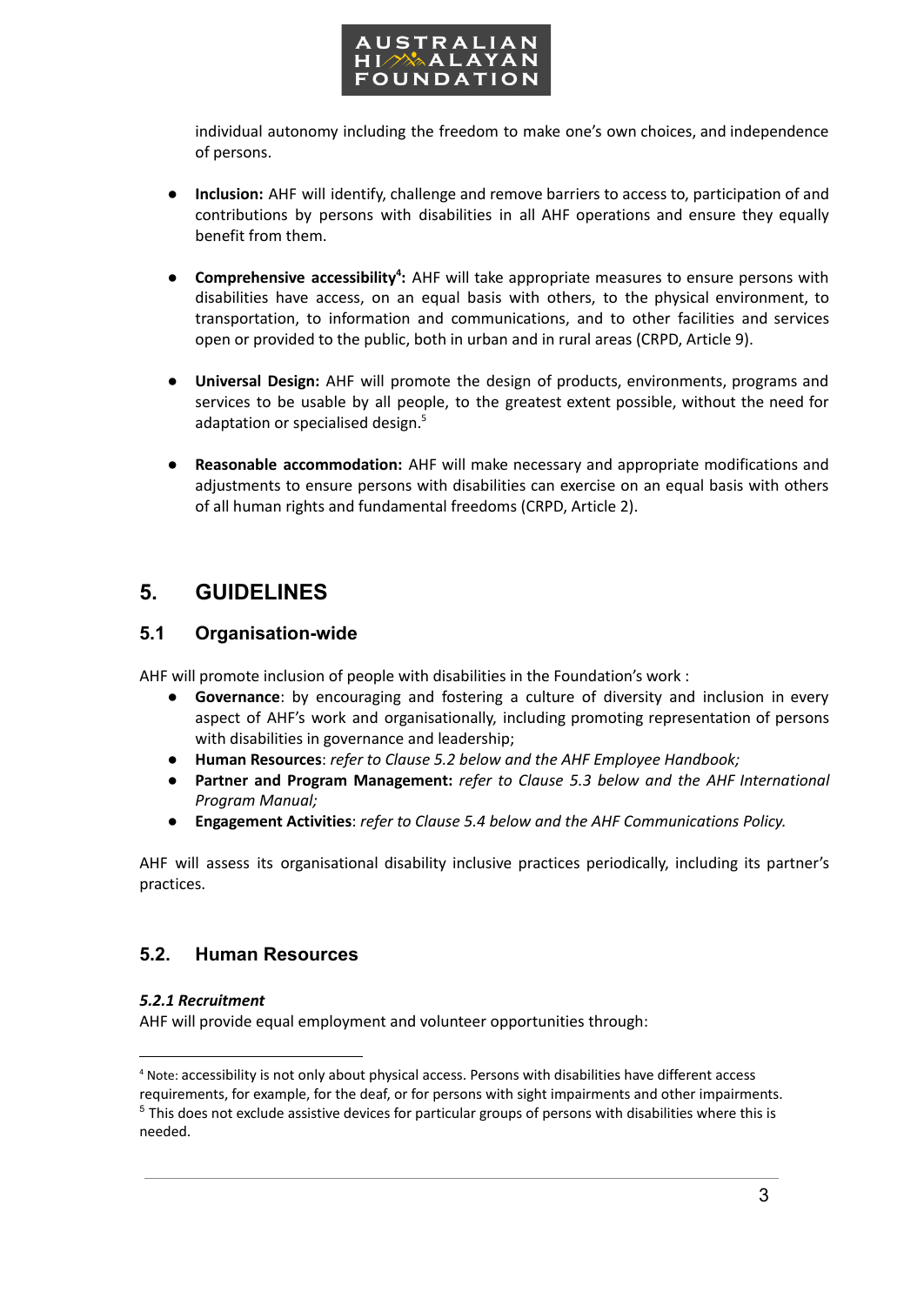

- a disability inclusive recruitment process;
- reasonable accommodations to enable the employment and engagement of people with disability;
- a work environment free from discrimination.

#### *5.2.2 Induction and training*

At induction, all employees and volunteers will be made aware of AHF's DID Policy and procedures, and how to lodge a complaint or raise a concern. The induction process is detailed in the AHF Employee Handbook.

Training in disability awareness and disability inclusive programming will be made available to staff and volunteers on a regular basis.

#### *5.2.3 Support to managers and wider staff*

AHF will strive to build skills and confidence of managers and wider staff to recruit and support, train, and mentor appropriately skilled people with disability as staff and volunteers.

An AHF disability focal person will coordinate the implementation of the policy.

## **5.3 Partner and program management**

AHF is committed to ensuring that disability inclusion mechanisms are embedded in its programs and partnership development.

- AHF 's DID policy will be promoted and related actions undertaken throughout its work with project partners when:
	- conducting due diligence assessment, undertaken prior to partnering with an organisation and regularly during the partnership;
	- developing project design;
	- appraising the project;
	- monitoring of project, partner and risks (particularly for children living with a disability);
	- reporting of project;
	- developing partner capacity building plans where relevant;
	- evaluating projects.
- AHF will consult with persons with disabilities and conduct contextual analysis of the barriers to social inclusion and participation to inform programming and partnership development.
- AHF will strive to promote full and meaningful participation and representation of persons with disabilities in the Foundation's international programs, ensure they benefit on an equal basis and participate in decision-making about the initiatives that affect them.
- AHF will also support disability inclusion training, advocate for equitable access for persons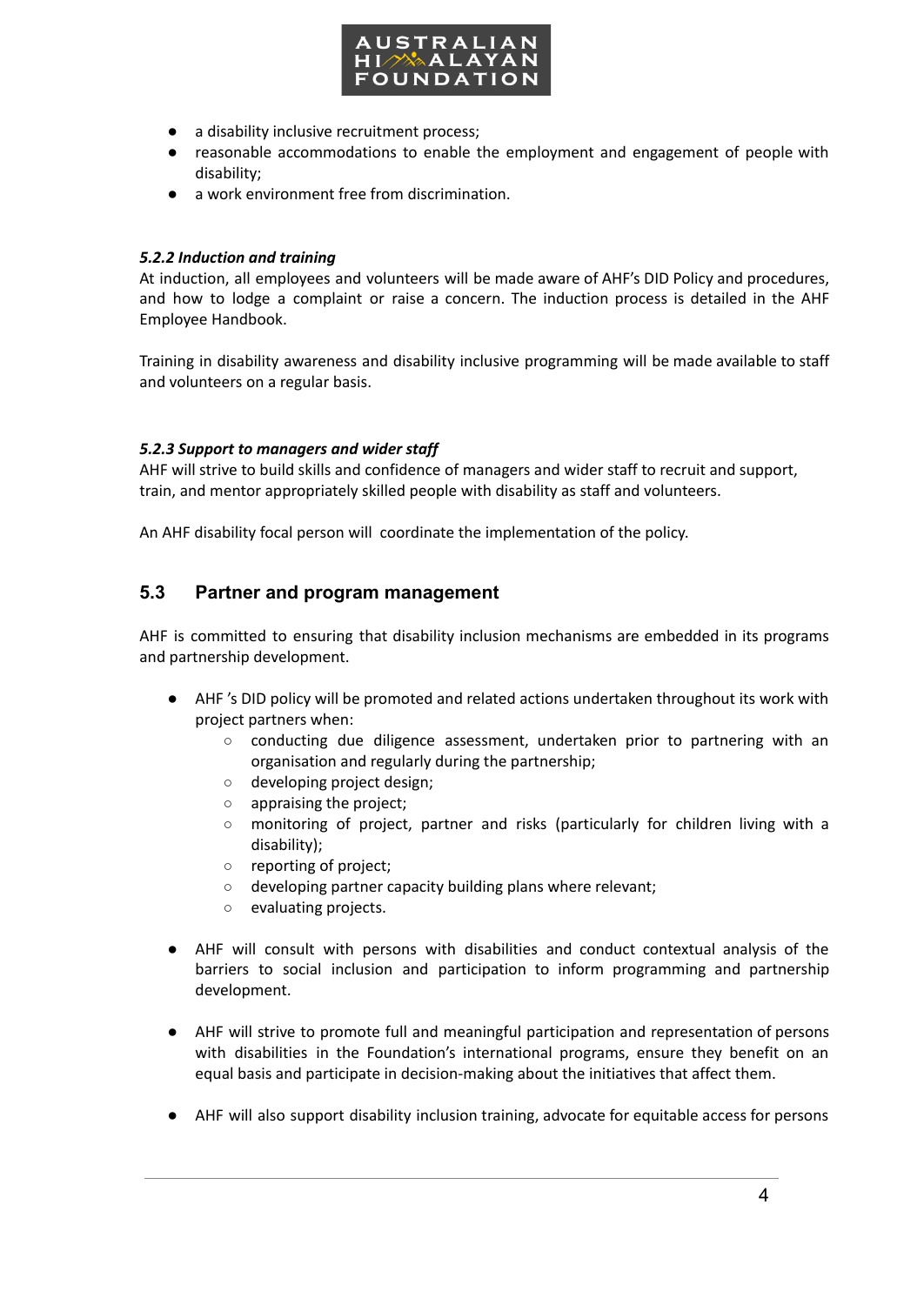

with disabilities and promote attitudinal and behavioural change in order to eliminate discrimination against persons with disabilities.

- AHF recognizes that children with disabilities can be particularly vulnerable. AHF will use various approaches to working with children with disabilities, including strengthening the capacity of partners on inclusive education; raising awareness about children with disabilities' rights; training teachers to consider the special education needs of children with disabilities; promoting a positive attitude of parents and communities towards children with disabilities; and facilitating inclusion and participation in ongoing development processes. AHF will ensure the protection of children with disability from abuse and exploitation in accordance with the AHF Child Safeguarding Policy.
- As much as possible, AHF will promote universal design for all infrastructure work supported by AHF and strive to involve persons with disabilities and/or their representative organisations in assessment, design, monitoring and evaluation of infrastructure work.
- Disability-disaggregated data will be collected to understand the extent to which AHF is reaching the most marginalised in its programs and how the policy is being applied.
- AHF will conduct regular assessment of progress in promoting empowerment of persons with disabilities in its program and monitor that the projects it supports does not inadvertently do harm

or unintentionally exclude persons with disabilities.

- AHF acknowledges the particular impact that disasters have on persons with disabilities. AHF will ensure that emergency responses recognise and respond to their enhanced vulnerability during disasters.
- AHF will ensure that feedback and complaints mechanisms are in place for persons with disabilities to report.
- AHF will promote consultation with and participation of Organisation of Persons with Disabilities (OPD).

## **5.4 Australian Engagement Activities**

AHF conducts education, fundraising and marketing activities to raise awareness, funds and engagement in our work. AHF representatives, personnel and partners will at all times portray persons with disabilities in a respectful, positive and respectful manner.

Representatives and personnel should be guided and bound by AHF's Communications Policy and the associated procedures at all times when taking photographs, including obtaining genuine, informed consent for the use of images and stories from people in vulnerable circumstances and persons with disabilities.

AHF will also strive to implement accessible communications to meet persons with disabilities' right to communicate freely and without barriers.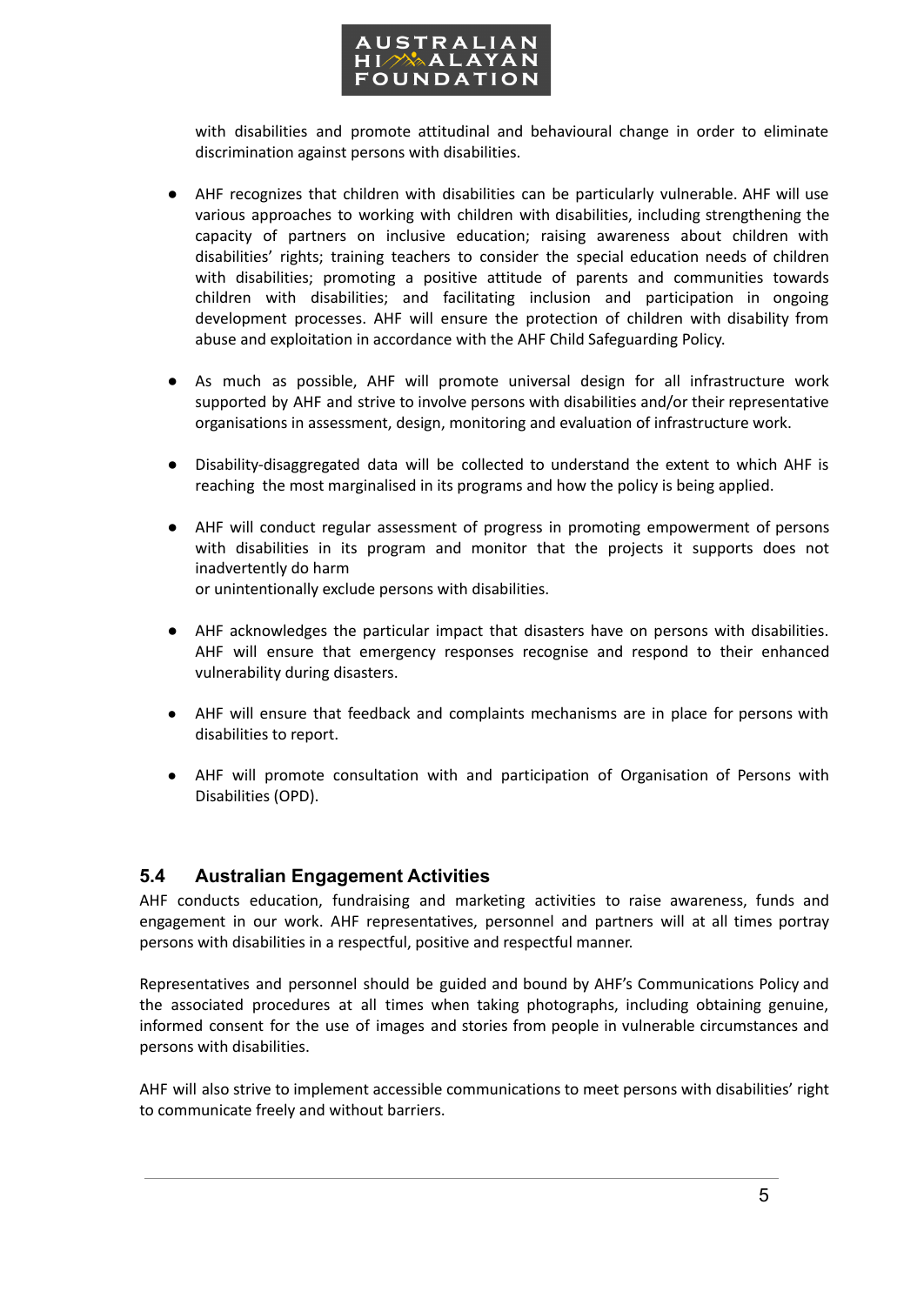

AHF will ensure accessibility and reasonable accommodation for persons with disabilities is well considered in all AHF events and activities.

## **6. ROLES AND RESPONSIBILITIES**

All AHF stakeholders, including partners, have a responsibility to create a disability inclusive environment at AHF and within our partner organisations.

## **6.1 Board and CEO**

The Board and CEO will publicly commit to disability inclusion, champion persons with disabilities' rights and ensure that supervision and people management have a disability inclusion focus.

It is the responsibility of the Board and CEO to ensure effective disability inclusion mechanisms across all AHF areas of operations. This includes partner organisations.

## **6.2 Managers**

Managers and senior employees are responsible for ensuring that AHF's DID policy and procedures are understood and implemented by the employees, other personnel and volunteers under their supervision and responsibility, and the partner organisations with whom they work. They are also responsible for the creation and maintenance of an environment which promotes the rights of persons with disabilities

#### **6.3 Employee and volunteers**

All employees and volunteers have the responsibility to ensure compliance with AHF's DID Policy. Employees in charge of a particular project will ensure partners are aware of the policy and will assist the partner in implementing the policy.

## **6.4 Consultants and other representatives**

Consultants and other representatives will be expected to comply with AHF's DID Policy.

## **6.5 In-country partners**

If in-country partners do not have a DID policy or if the policy does not reflect the same principles as AHF's policy, they will be expected to show their agreement to adhere to AHF's DID policy. AHF will also support partners to develop their own and provide training and mentoring.

## **7. REVIEW OF POLICY**

AHF's DID Policy will be formally reviewed every five years to assess its relevance and effectiveness and ensure it meets current standards.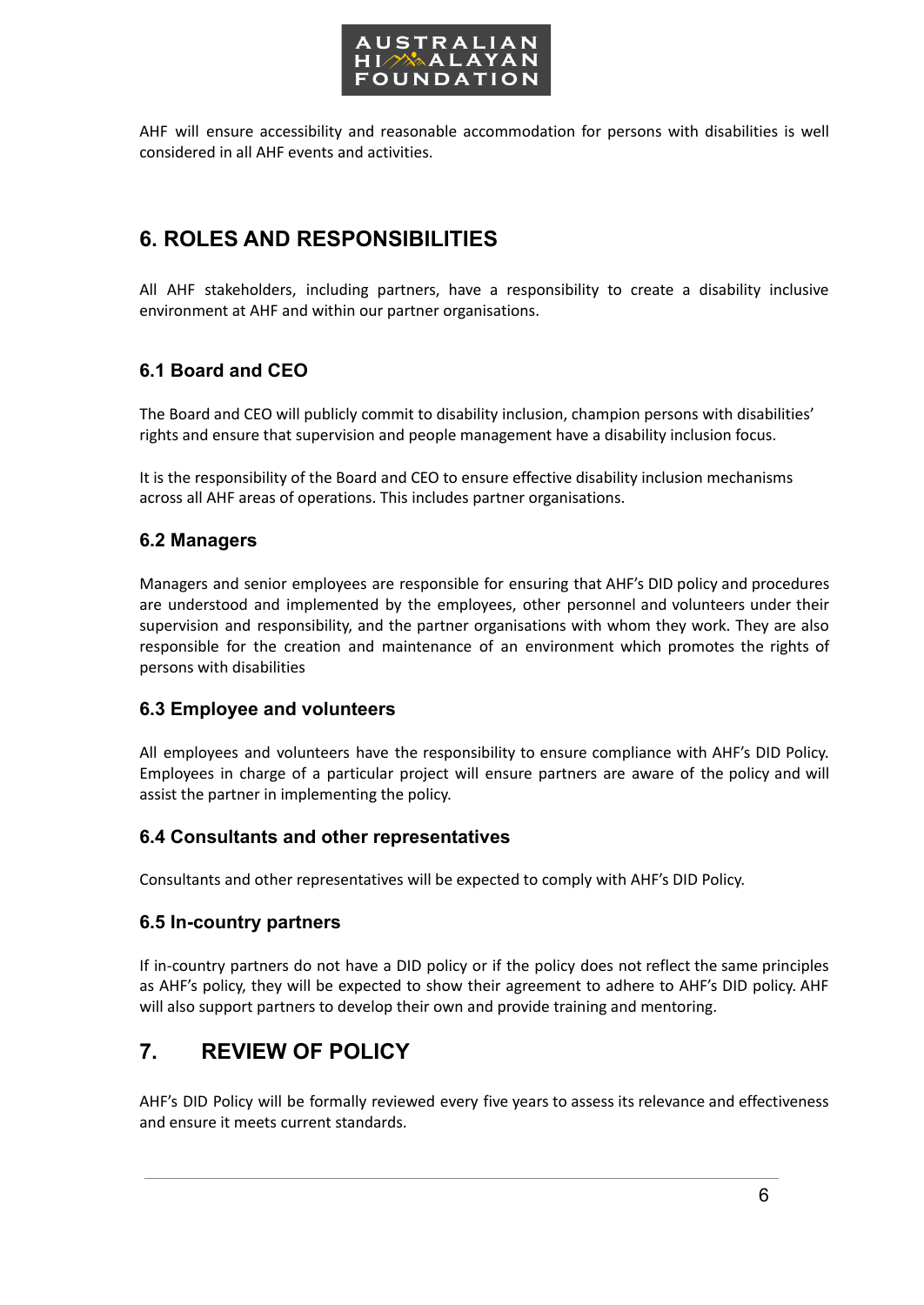

## **8. REGULATORY FRAMEWORK AND GUIDANCE DOCUMENTS**

- Development for All 2015– 2020 (extended to 2021): Strategy for strengthening disability-inclusive development in Australia's aid program, DFAT, May 2015
- Convention on the Rights of Persons with Disabilities (CRPD) and Optional Protocol, United Nations, 2008
- Sustainable Development Goals (SDGs)
- Incheon Strategy
- ACFID Code of Conduct
- Guidance for the Development of a Disability Inclusion Policy, ACFID, 2021

#### **Australian legislation**

- Disability Discrimination Act 1992 (Cth)
- Australian Human Rights Commission Act 1986 (Cth)
- Age Discrimination Act 2004 (Cth)
- Sex Discrimination Act 1984 (Cth)
- Racial Discrimination Act 1975 (Cth)
- Fair Work Act 2009 (Cth)

#### **Regulatory documents and standards**

● Disability (Access to Premises – Buildings) Standard 2010 (Cth).